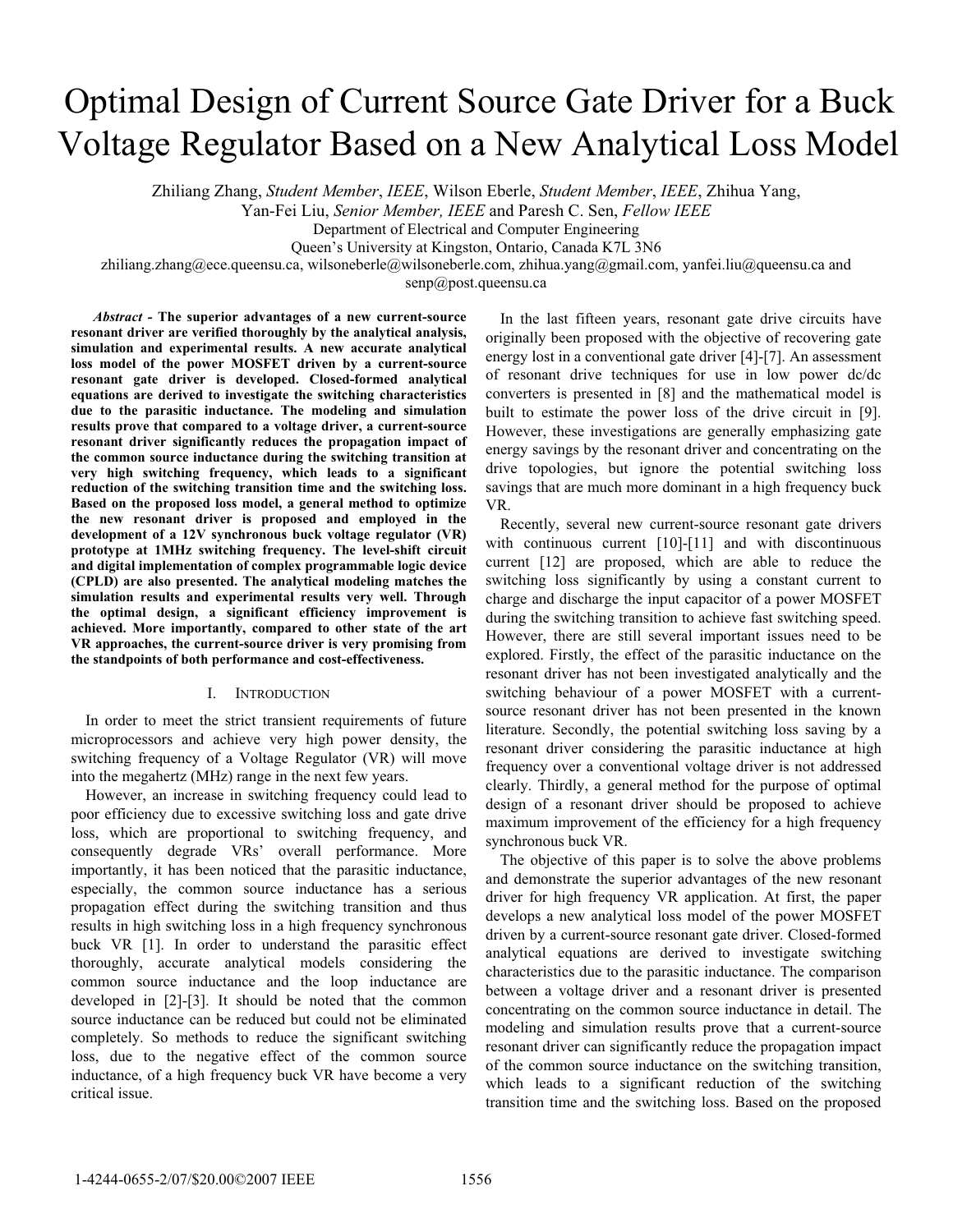loss model, a generalized method to optimize the new currentsource resonant gate driver is proposed and employed in the development of a 12V synchronous buck VR prototype at 1MHz switching frequency. The level-shift circuit for the resonant driver and the implementation of the complex programmable logic device (CPLD) are also presented. The analytical modeling matches the simulation results and the experimental results very well. Through the optimal design, a significant improvement of the efficiency is achieved. At 1.5V output, a VR with the current-source gate driver achieves 86.6% efficiency at 20A (up 3.9% from the conventional gate driver). At 30A load current, the efficiency is 83.6% (up 6.7% from the conventional driver).

## II. PROPOSED MOSFET LOSS MODEL WITH CURRENT SOURCE DRIVER

The MOSFET switching loss models can be classified into (1) a physical-based model using physical parameters of the device, (2) a behaviour model provided by device vendor supplies, and (3) an analytical model (also called a mathematical model). The physical-based model and the behaviour model are convenient using simulation software, but it is difficult to use simulation for the purpose of design and optimization directly. It should be stressed that the piecewise loss model by linearizing the switching waveforms is no longer valid due to the parasitic inductance at high frequency. Therefore, we need a new analytical loss model to predict the optimal design solution for a current-source driver.

## *A. Circuit and Basic Assumption*

Figure 1 shows a basic converter circuit including a MOSFET in series with a diode  $D_1$ , with dc input voltage  $V_D$ and an inductive load. The simplified equivalent circuit for the switching transition is shown in Figure 2, where MOFET  $M_1$  is represented with a typical capacitance model, the clamped inductive load is replaced by a constant current-source and the current-source gate driver is simplified as a current source  $(I_G)$ since the charge and discharge current is kept constant during the switching transition.  $L<sub>D</sub>$  is the switching loop inductance including the packaging inductance and any unclamped portion of the load inductance.  $L<sub>S</sub>$  is the common source inductance, which is shared by the main current path and the gate diver loop. The critical MOSFET parameters are as follows: 1) the



Figure 1 Circuit with a clamped inductive load

Figure 2 Equivalent circuit of MOSFET switching transition

gate-to-source capacitance  $C_{GS}$ , the gate-to-drain capacitance  $C_{GD}$ , the drain-to-source capacitance  $C_{DS}$ ; 2) the gate equivalent series resistance (ESR)  $R_G$  (external and internal); 3) the threshold voltage  $V_{th}$ ; 4) transconductance  $g_{fs}$ .

For purpose of transient analysis, we make the following simplifying assumptions:

(1)  $i_D = g_f(v_{GS} - V_{th})$  and MOSFET is ACTIVE, provided  $v_{GS}$ > $V_{th}$  and  $v_{DS}$ > $i_D$  $R_{DS(on)}$ ;

(2) For  $v_{GS} < V_{th}$ ,  $i_D = 0$ , and MOSET is OFF;

(3) When  $g_{fs}(v_{GS} - V_{th}) > v_{DS}/R_{DS(0)}$ , the MOSFET is fully ON.

# *B. Analytical Modeling of Main Switching Transition*

During the main switching transition period, the MOSFET enters its active state and the linear transfer characteristics is assumed as given in (1), where  $i_D(t)$  is the instantaneous switching current of the MOSFET and  $v_{GS}(t)$  is the instantaneous gate-to-source voltage of the MOSFET:

$$
i_D(t) = g_{fs}(v_{GS}(t) - V_{th})
$$
\n(1)

According the equivalent circuit in Figure 2, the circuit equations take the form

$$
I_G = C_{GD} \frac{dv_{GD}}{dt} + C_{GS} \frac{dv_{GS}}{dt}
$$
 (2)

and

So

$$
v_{GD} = v_{GS} - v_{DS} \tag{3}
$$

$$
I_G = (C_{GS} + C_{GD})\frac{dv_{GS}}{dt} - C_{GD}\frac{dv_{DS}}{dt}
$$
 (4)

From (4),  $dv_{DS}/dt$  is solved as

$$
\frac{dv_{DS}}{dt} = \frac{C_{GS} + C_{GD}}{C_{GD}} \cdot \frac{dv_{GS}}{dt} - \frac{I_G}{C_{GD}}
$$
(5)

So  $d^2v_{DS}/dt^2$  and  $d^3v_{DS}/dt^3$  are respectively

$$
\frac{d^2v_{DS}}{dt^2} = \frac{C_{GS} + C_{GD}}{C_{GD}} \cdot \frac{d^2v_{GS}}{dt^2}
$$
 (6)

$$
\frac{d^3 v_{DS}}{dt^3} = \frac{C_{GS} + C_{GD}}{C_{GD}} \cdot \frac{d^3 v_{GS}}{dt^3}
$$
 (7)

During the switching interval, the change of the switching loop current  $i_{DL}$  induces a voltage across the parasitic inductance. The drain-to-source voltage  $v_{DS}$  is given as

$$
v_{DS} = V_D - (L_D + L_s) \frac{di_{DL}}{dt}
$$
 (8)

And

$$
i_{DL} = C_{GS} \frac{dv_{GS}}{dt} + C_{DS} \frac{dv_{DS}}{dt} + g_{fs}(v_{GS} - V_{th}) - I_G \tag{9}
$$

Substituting (9) to (8) yields (10) and then substituting (6) to (10) yields (11)

$$
v_{DS} = V_D - (L_D + L_s)(C_{GS}\frac{d^2v_{GS}}{dt^2} + C_{DS}\frac{d^2v_{DS}}{dt^2} + g_{fs}\frac{dv_{GS}}{dt})
$$
 (10)

$$
v_{DS} = V_D - (L_D + L_s)(g_{fs} \frac{dv_{GS}}{dt} + C_{GS}C_{GD} + C_{DS}C_{GD} + C_{DS}C_{GS} \frac{d^2v_{GS}}{dt^2})
$$
\n(11)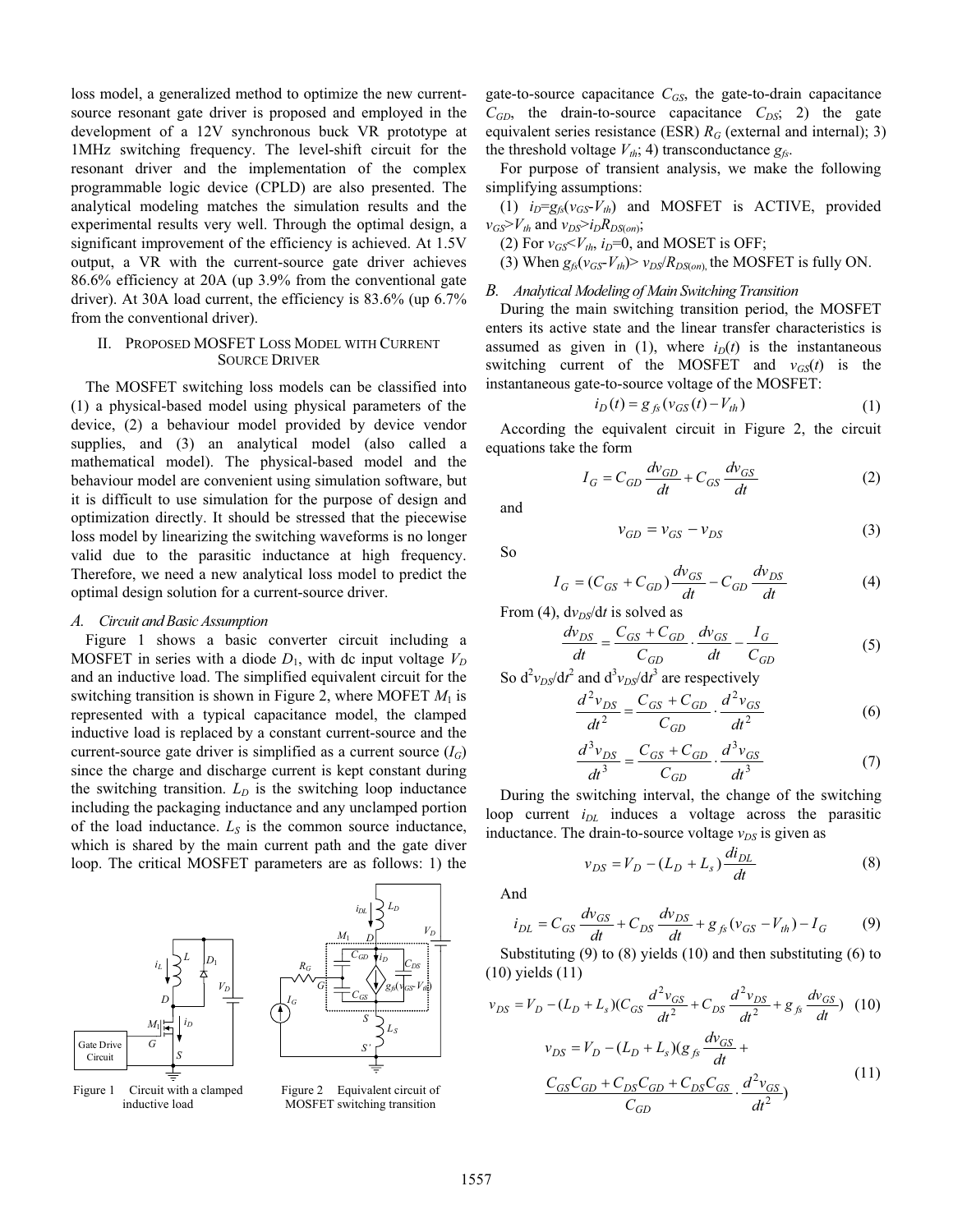$$
\frac{dv_{DS}}{dt} = -(L_D + L_s)(g_{fs}\frac{d^2v_{GS}}{dt^2} +
$$
  

$$
\frac{C_{GS}C_{GD} + C_{DS}C_{GD} + C_{DS}C_{GS}}{C_{GD}} \cdot \frac{d^3v_{GS}}{dt^3})
$$
(12)

Substituting (5) into (12), Equation (13) is derived

$$
A\frac{d^3v_{GS}(t)}{dt^3} + B\frac{d^2v_{GS}(t)}{dt^2} + C\frac{dv_{GS}(t)}{dt} = I_G,
$$
 (13)

where parameters *A*, *B* and *C* are represented in terms of the device parameters  $(C_{GS}, C_{GD}, C_{DS}, g_f$  and  $R_G$ ) and the equivalent circuit parameters  $(L_D \text{ and } L_S)$  as  $A=(L_D+L_S)(C_{GS})$  $C_{GD}$ +  $C_{DS}$   $C_{GD}$ +  $C_{DS}$   $C_{GS}$ ),  $B = g_f (L_D + L_s)$   $C_{GD}$  and  $C = C_{GS} + C_{GD}$ .

For turn-on transition, the initial condition for Equation (13) is  $v_{GS}(0) = V_{th}$ . Then Equation (13) solves to give either sinusoidal or exponential solutions, depending on the relative magnitudes of  $B^2$  and AC. and *AC*.

When  $B^2 - 4AC < 0$ , sinusoidal solution occurs and  $v_{GS}(t)$ takes the form:

$$
v_{GS}(t) = \left(\frac{B^2}{2C^2 \cdot \sqrt{4AC - B^2}} - \frac{\sqrt{4AC - B^2}}{2C^2}\right) \cdot I_G \cdot \exp(-\frac{t}{T_1}) \cdot \text{Sin}(\omega_1 t)
$$
  
+  $\frac{B}{C^2} \cdot I_G \cdot \exp(-\frac{t}{T_2}) \cdot \text{Cos}(\omega_1 t) + \frac{I_G \cdot t}{C} - \frac{B}{C^2} \cdot I_G + V_{th}$   
where  $T_1 = \frac{2A}{B}$ ,  $\omega_1 = \frac{\sqrt{4AC - B^2}}{2A}$ .

When  $B^2 - 4AC > 0$ , exponential solution occurs. Then  $v_{GS}(t)$  takes the form

$$
v_{GS}(t) = -\frac{(\sqrt{B^2 - 4AC} + B) \cdot I_G \cdot A \cdot \exp(-\frac{t}{T_2})}{(\sqrt{B^2 - 4AC} - B) \cdot C \cdot \sqrt{B^2 - 4AC}} + \frac{(\sqrt{B^2 - 4AC} - B) \cdot I_G \cdot A \cdot \exp(-\frac{t}{T_2})}{(\sqrt{B^2 - 4AC} - B) \cdot I_G \cdot A \cdot \exp(-\frac{t}{T_2})} \tag{15}
$$

$$
\frac{1}{(\sqrt{B^2 - 4AC} + B) \cdot C \cdot \sqrt{B^2 - 4AC}} + \frac{I_G \cdot t}{C} - \frac{B \cdot I_G}{C^2} + V_{th},
$$
  
where  $T_2 = \frac{2A}{B - \sqrt{B^2 - 4AC}}$ ,  $T_3 = \frac{2A}{B + \sqrt{B^2 - 4AC}}$ .

Then, by substituting  $v_{GS}(t)$  to (1) and (11),  $i_D(t)$  and  $v_{DS}(t)$  of the MOSFET can be calculated respectively. The turn-off transition is similar to the turn-on transition except for the initial condition becomes  $V_{GS}(0) = V_{th} + \frac{I_L}{g_{fs}}$ 

### III. ANALYTICAL MODELING AND SIMULATION RESULTS

The modeling results in Section II are presented in this section. The turn-on and turn-off transients are divided into several intervals, during which the gate-to-source voltage  $v_{GS}(t)$ , the drain current  $i_D(t)$  and the drain voltage  $v_{DS}(t)$  can be calculated analytically with corresponding boundary conditions and constraints. Once the instantaneous waveforms of  $v_{GS}(t)$ ,  $i_D(t)$  and  $v_{DS}(t)$  are solved, the switching transition time and the switching loss can be easily obtained.

Differentiating (11) yields In the experimental prototype, MOSFET Si7860 from Vishay is used and the circuit specifications and the device parameters are listed in Table I. In this case, since  $B^2$  is more than 4*AC* depending on the above parameters, the exponential solution occurs as Equation (15).

TABLE I: CIRCUIT SPECIFICATIONS AND DEVICE PARAMETERS IN ANALYTICAL MODELING

| $V_D = 12V$ , $I_L = 20A$ , $f_s = 1MHz$ |          |          |          |                                            |                 |                          |  |  |  |
|------------------------------------------|----------|----------|----------|--------------------------------------------|-----------------|--------------------------|--|--|--|
| $C_{GS}$                                 | $C_{GD}$ | $C_{DS}$ | $V_{th}$ | $g_{\scriptscriptstyle f\hspace{-0.8pt}s}$ | $R_G$ : current | $R_G$ : voltage driven   |  |  |  |
| (pF)                                     | (pF)     | (pF)     |          | (S)                                        | driven          | $(\Omega)$ (external and |  |  |  |
|                                          |          |          |          |                                            | (Ω)             | internal)                |  |  |  |
| 600                                      | 200      | 500      |          | 60                                         |                 | 1.5 ohm                  |  |  |  |

Figure 3 shows the switching loss comparison between the above model using Mathcad software and the simulation results based on Si7860AD SPICE model provided by Vishay. It is noted that the modeling results are in good agreement with the simulation results.



Figure 3 Switching loss comparison between modeling and simulation

For comparison, Figure 4 shows the simulation waveforms of the switching transition between of the resonant driver and the conventional driver with the same parasitic inductance of  $L_s$ =0.5nH and  $L_p$ =2nH. It is observed that the turn-on transition time of the resonant driver is reduced to 2ns [see Figure 4(a)] compared to 8.8ns [see Figure 4(c)] of the voltage driver (a reduction of 77%) and similarly, the turn-off transition time of the resonant driver is reduced to 4.6ns [see Figure 4(b)] compared to 10.8ns [see Figure 4(d)] of the voltage driver (a reduction of 57%). Accordingly, from calculation, the turn-on loss is reduced from 0.65W to 0.1W (a reduction of 84.6%) and the turn-off loss is reduced 2.1W to 1.16W (a reduction of 44.8%), which is a significant reduction. So the total switching loss saving is 1.49W (a reduction of 54.2%).

Figure 5 shows the gate charge current during the turn-on transition and turn-off transition of the conventional driver respectively when the common source inductance is not zero.

It is noted that the common source inductance has a significant negative impact on the switching transition of the conventional driver.

It is observed from Figure 5(a) that during turn-on transition, before the actual gate-to-source voltage  $v_{GS}$  reaches the miller plateau voltage, the drain current  $i_d$  still remain zero and the gate charging current is about 3A. However, as soon as  $i_d$  starts to rise, the induced voltage  $v_{Ls}$  ( $v_{Ls} = L_s \cdot di_d/dt$ ) over the common source inductance  $L<sub>s</sub>$  occurs due to the rise of the drain current, which is against the gate drive voltage  $v_{GS}$ <sup>2</sup>. Since  $v_{GS} = v_{GS'} - L_s \cdot di/dt$ , the actual gate-to-source voltage  $v_{GS}$  is reduced significantly. As a result, the gate charging current  $i_G$ is reduced to as low as 10mA, which increases the turn-on transition time and the turn-on loss dramatically.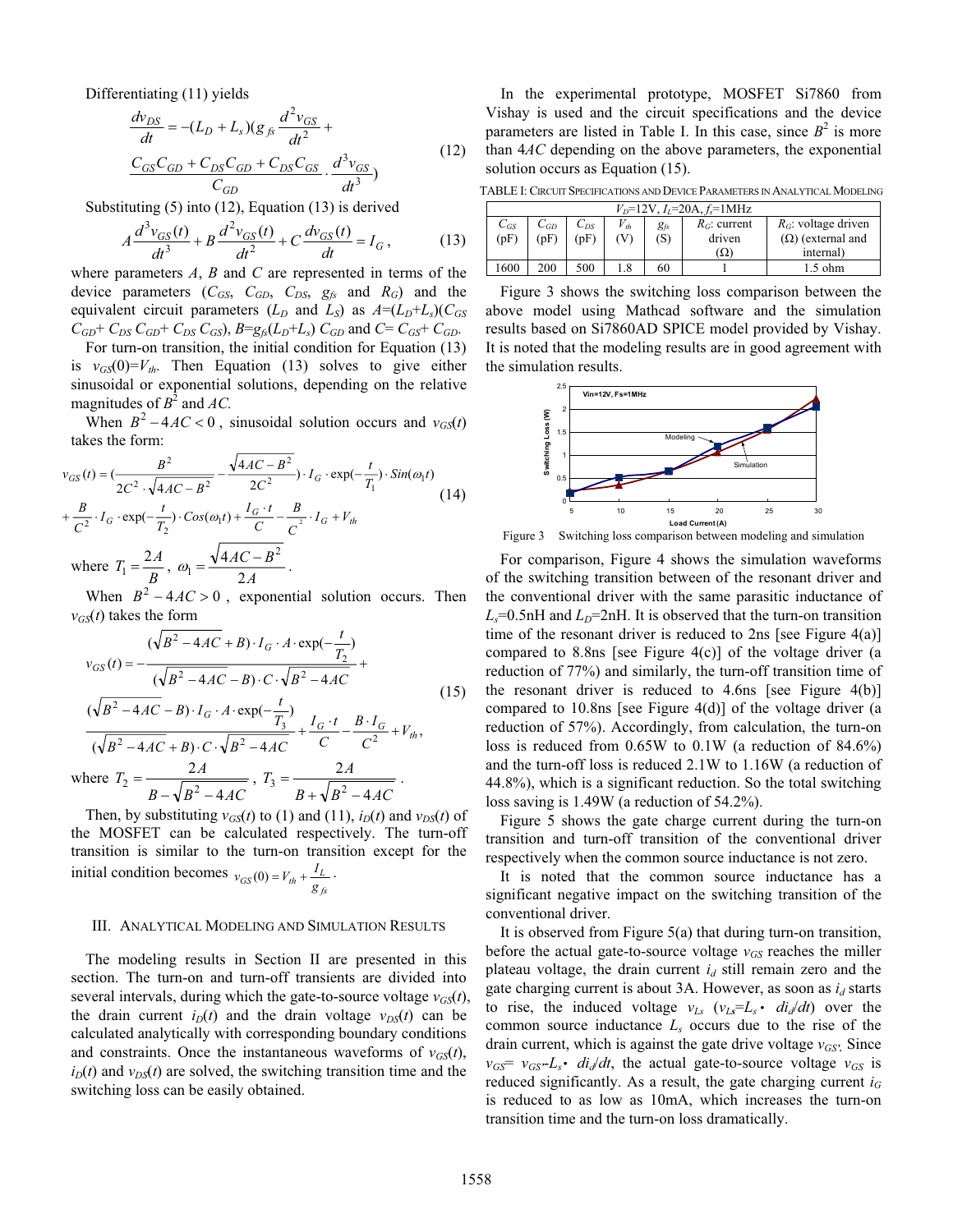

Figure 4 Simulation comparison: the gate-to-source voltage  $v_{GS}$ , the drain-tosource voltage  $v_{DS}$ , the drain current *i<sub>D</sub>* (*V<sub>in</sub>*=12V, *I<sub>o</sub>*=20A, *f<sub>s</sub>*=1MHz, *L<sub>s</sub>*=0.5nH,  $L<sub>D</sub>=2nH, R<sub>G</sub>=1.5ohm)$ 

It is observed from Figure 5(b) that during turn-off transition, before the actual gate-to-source voltage  $v_{GS}$  declines to the miller plateau voltage, the drain current  $i_d$  still remains as the load current and the gate discharging current is around 3A. But, as soon as the drain current begins to decrease, the induced voltage  $v_{Ls}$  over  $L_s$  occurs, which is also against the gate drive voltage. This also results in the reduction of the gate discharging current to as low as 15mA and thus increases the turn-off transition time and the turn-off loss significantly.

As a conclusion, for both of the turn-on transition and the turn-off transition, the voltage  $v_{Ls}$  induced over common source inductance is always against the gate drive voltage  $v_{GS}$ <sup>*n*</sup>, and thus decreases the actual gate-to-source voltage  $v_{GS}$  and the gate charge current  $i_G$ , which consequently slows down the turn-on speed and the turn-off speed of the MOSFET and increases the switching transition time and the switching loss dramatically.

However, as for a current-source resonant driver, the great advantage is that the common source inductance is absorbed by the resonant inductor to ensure the constant drive current during the switching transition. Therefore, the propagation impact of the common source inductance on the switching transition is eliminated, which leads to a significant reduction of the switching transition time and the switching loss.





## IV. A CURRENT-SOURCE RESONANT GATE DRIVER

Figure 6 shows the resonant driver under investigation, which is proposed in [10]. Figure 7 shows the key waveforms.



The advantages of this circuit are highlighted as follows: 1) fast switching of the power MOSFET, which reduces the switching time and the switching loss significantly; 2) gate energy recovery; 3) reduced dead time; 4) zero-voltageswitching (ZVS) of the drive switches  $(S_1 - S_4)$ ; 5) high *Cdv/dt* immunity.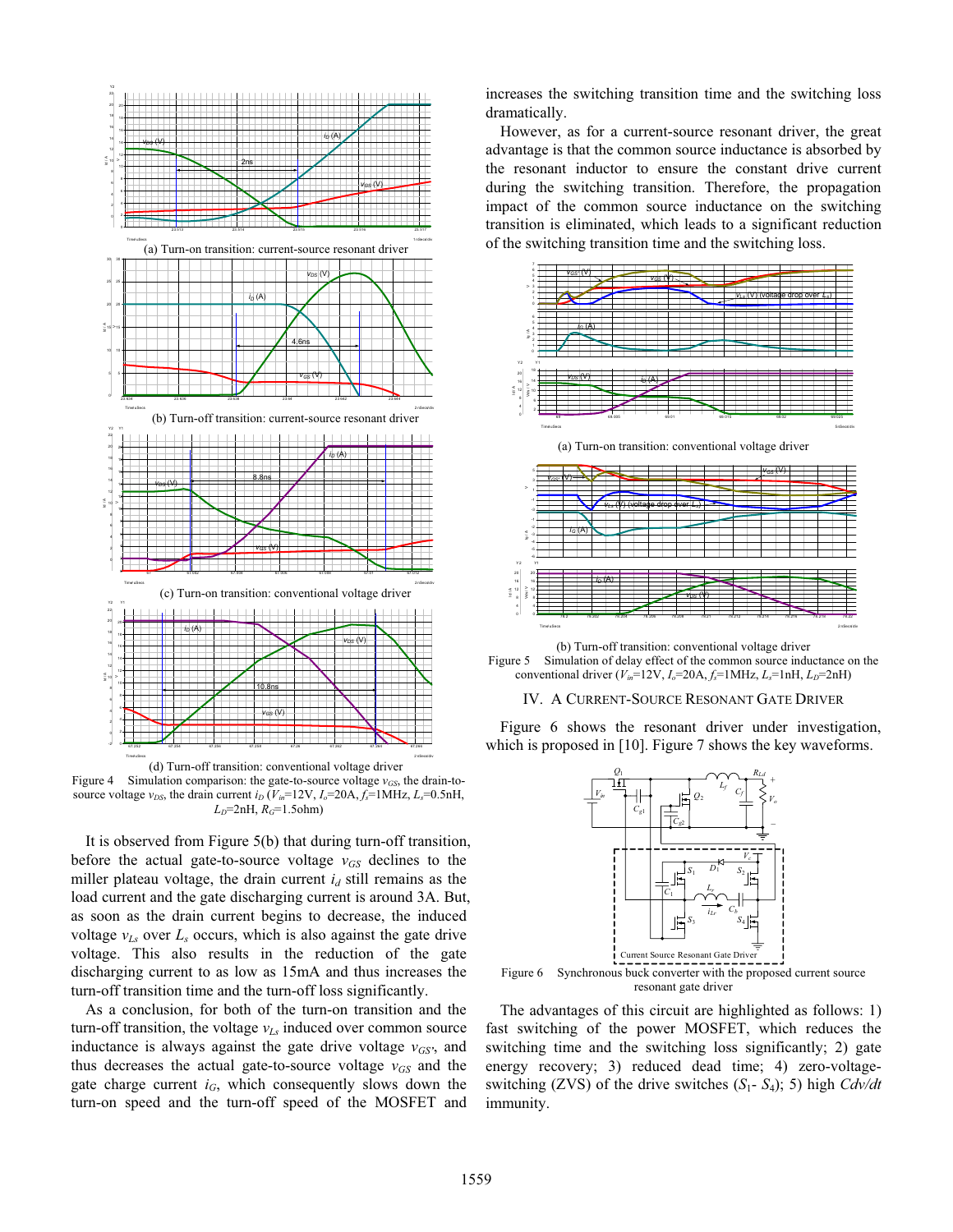

## V. PROPOSED OPTIMIZATION METHOD

In order to achieve design optimization, the loss analysis of the resonant gate driver is given. The total power loss of the proposed resonant driver includes: (1) the resistive loss and the gate drive loss of switches  $S_1-S_4$ ; (2) the loss of the resonant inductor; (3) the resistive loss caused by the internal gate mesh resistance of the power MOSFETs. The detail loss analysis was presented in [10].

As seen from the principle of operation in Figure 7, the peak current  $I_{Lrpk}$  of the resonant inductor  $L_r$  is regarded as the current source magnitude  $I_G$ . So the higher  $I_{Lrpk}$  is, the shorter of switching transition is, thus more switching loss can be saved. On the other hand, higher  $I_{Lrpk}$  will result in a larger RMS value of the inductor circulating current *iLr* since the waveform of  $i_{Lr}$  is triangular, which increases the resistive circulating loss in the drive circuit and decreases the gate energy recovery efficiency. Therefore it is critical to decide  $I_{Lrpk}$  (i.e.,  $I_G$ ) properly so that the maximum loss saving can be achieved.

The general method proposed here is to find the optimal solution on the basis of the object function that adds the switching loss and the resonant drive circuit loss together. The object function should be a U-shape curve as function of the drive current *IG*, and the optimization solution is simply located at the lowest point of the curve. It is noted that the analytical loss model proposed in Section II is used to calculate the switching loss since the piecewise loss model is no longer valid due to the parasitic inductance at high frequency. The demonstration of the optimization methodology is employed to the new resonant gate driver. The specifications are:  $V_{in}$ =12V; *Vo*=1.5V; *Io*=30A; *Vc*=8V; *fs*=1MHz; *Q*1: Si7860DP; *Q*2: Si7336ADP.

First, the switching loss of the control FET as function of drive current  $I_G$  is given in Equation (16)

$$
P_{Q1} = \int_{0}^{s_{sv(on)}-Q1} v_{ds(on)} - Q1 \cdot i_{d(on)} - Q1 dt \cdot f_s
$$
  
+ 
$$
\int_{0}^{s_{sv(off)}-Q1} v_{ds(off)} - Q1 \cdot i_{d(off)} - Q1 dt \cdot f_s
$$
 (16)

where  $v_{ds(0)}$   $\Omega_1$  and  $v_{ds(0)}$   $\Omega_1$  are the drain-to-source voltages during turn-on interval and turn-off interval respectively;  $i_{(on)$ <sup>*Q*1</sup> and  $i_{d(off)$ <sup>*Q*1</sup> are the drain currents at turn-on interval and turn-off interval respectively;  $t_{sw(on)}$   $_{Q1}$  is the turn-on switching transition time and  $t_{sw(off)}$   $_{Q1}$  is the turn-off switching transition time. In Figure 8, the switching loss *Pswitching* as function of driven current  $I_G$  shows that the switching loss reduces when  $I_G$ increases.

Secondly, the total loss of the resonant gate drive circuit as function of drive current  $I_G$  is calculated [10]. In Figure 8, the loss of the total gate drive circuit  $P_{circuit}(I_G)$  as function of drive current  $I_G$  illustrates that the resonant drive circuit loss increases when  $I_G$  increases.

Thirdly, in order to find the optimized gate drive current, the objective function is established by adding the switching loss and the resonant driver circuit loss together as

$$
F(I_G) = P_{circuit}(I_G) + P_{switching}(I_G)
$$
\n(17)

In Figure 8, the objective function  $F(I_G)$  with the drive current  $I_G$  is a U-shaped curve. Therefore, the optimization solution can be found at the lowest point of the curve, and accordingly, the gate drive current  $I_G$  is chosen as 1.2A. Finally, from the selected gate drive current, the calculated resonant inductor value from Equation (18) is 1.5uH,

$$
L_r = \frac{(V_{in} + 2V_c) \cdot D \cdot (1 - D)}{2 \cdot I_G \cdot f_s}
$$
 (18)

where  $V_{in}$ =12V,  $f_s$ =1MHz,  $V_o$ =1.5V,  $V_c$ =8V and  $I_c$ =1.2A.



Figure 8 Objective function  $F(I_G)$  as function of current  $I_G$ 

Figure 9 illustrates the loss breakdown comparison based on the analytical loss model between the above optimized resonant driver and the conventional diver. At  $V<sub>o</sub>=1.5V$  and  $I<sub>o</sub>=20A$ , the turn-on loss is reduced by 0.55W and the turn-off loss is reduced by 0.94W. The total loss reduction is 1.66W, which is  $5.5\%$  (1.66W/1.5V/20A) of the output power.



Figure 9 Loss breakdown: resonant gate driver and conventional gate driver

t

VI. HARDWARE IMPLEMENTATION

# *A. Bootstrap and Level-shift Circuit*

Figure 10 gives the complete schematic of the level-shift drive circuit. It should be pointed out that in order to maintain high efficiency and minimize power dissipation; the level shifters should not draw any current during the on-time of the control switch. Figure 11 shows the schematic of the digital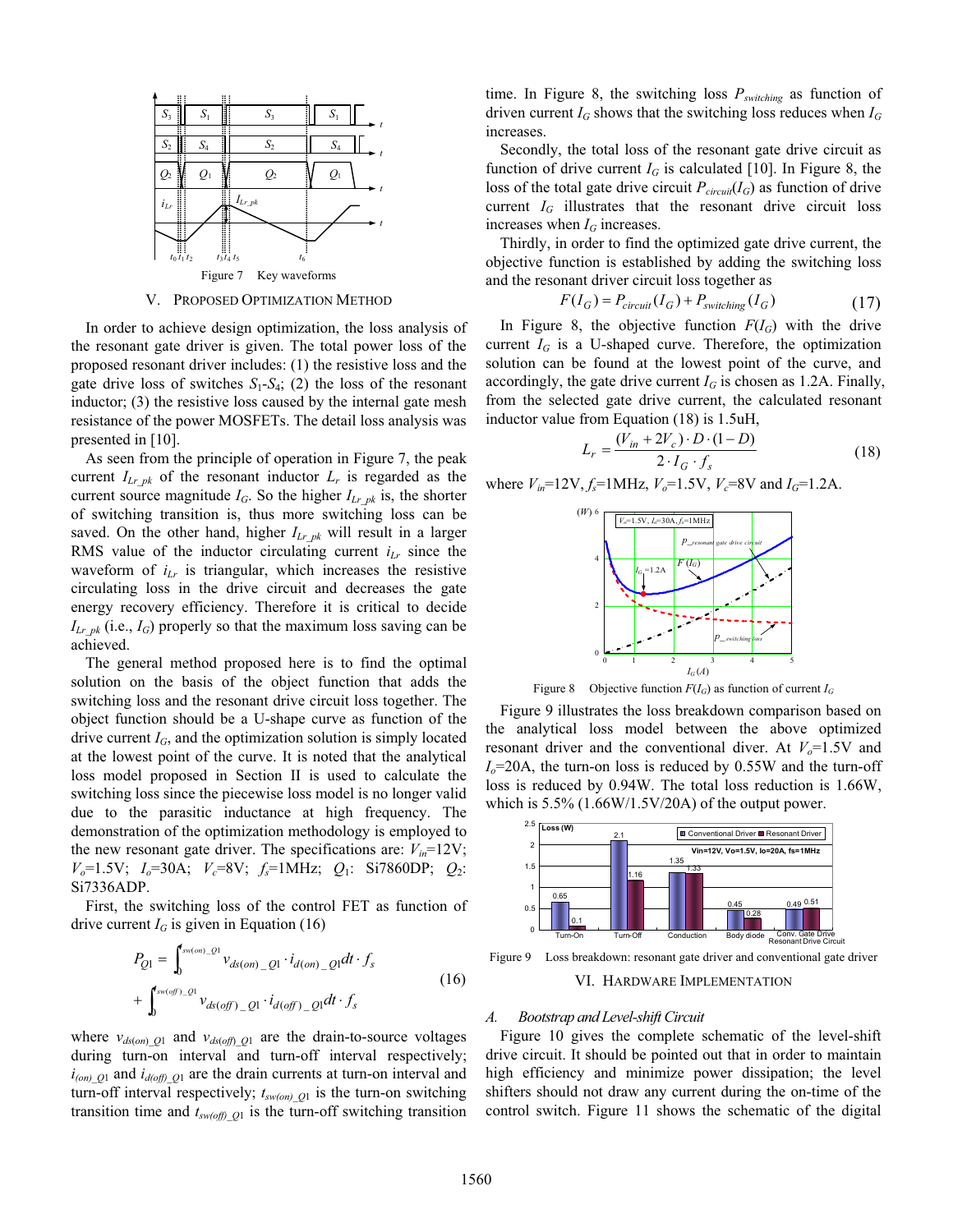logic circuit using Quartus II software to achieve the desired control signals for the drive switches. The CPLD MAX II from Altera is used to achieve the programmable dead time function based on the input PWM signal.



Figure 11 Schematic of the logic circuit in Quartus II software

### VII. EXPERIMENTAL VERIFICATION AND DISCUSSIONS

A 1MHz synchronous buck converter with the new resonant driver was built to verify the modeling results and demonstrate the superior advantages. The specifications are as follows: input voltage  $V_{in}$ =12V; output voltage  $V_o$ =1.5V; output current  $I<sub>o</sub>=30$ A; switching frequency  $f<sub>s</sub>=1$ MHz; resonant driver voltage  $V_c$ =8V. The PCB uses six-layer 2 oz copper. The components used in the circuit are listed as follows: Control FET *Q*1: Si7860DP; Synchronous FET *Q*2: Si7336ADP; Drive switches  $S_1-S_4$ : FDN335N; Output filter inductance:  $L_f=330$ nH; Resonant inductor:  $L<sub>r</sub>=1.5$ uH.

Figure 12 shows the gate drive signal  $v_{gsQ1}$  of the control FET  $Q_1$  and  $v_{gs}$   $q_2$  of the synchronous FET  $Q_2$ . The crossover level of these two gate signals is less than the threshold voltage of the switches so that the dead time can be minimized significantly and the shoot-through can also be avoided. It is observed that  $v_{gsQ1}$  is very smooth and no miller plateau is observed as the miller charge is removed very fast with the constant charging current. Moreover the rise time and fall time of  $v_{gsQ1}$  is less than 15ns, which means very fast switching speed.

Figure 13 shows the drain-source voltage  $v_{ds_2Q_2}$  and the gate signal  $v_{gs}$   $_{Q2}$  of the synchronous FET. It can bee seen from  $v_{dsQ2}$  that the body diode conduction time is very small, which reduces the conduction loss and the reverse recovery loss of the body diode significantly.



In order to illustrate efficiency improvement by the resonant driver, a benchmark of a synchronous buck converter with the conventional gate driver was built. A Predictive Gate Drive UCC 27222 from Texas Instruments was used as the conventional voltage driver.

Figure 14 shows the measured efficiency comparison for the resonant gate driver and the conventional gate driver at 1.5V output. It is observed that at 20A, the efficiency is improved from 82.7% to 86.6% (an improvement of 3.9%) and at 30A, the efficiency is improved from 76.9% to 83.6% (an improvement of 6.7%).

Figure 15 shows the measured efficiency for the resonant gate driver at different output voltages and load currents. It is observed that at 1.0V/ 20A, the efficiency is 83.5% and it is even higher than 82.7% (see Figure 14) of the conventional driver at 1.5V/20A, which means that we can reduce the output voltage from 1.5V to 1.0V by the resonant gate driver without penalizing the efficiency.

The efficiency comparison of different approaches of 12V VRs at the switching frequency of 1MHz is listed in Table II. Compared to the tapped-inductor buck converter [13], the resonant driver improves the efficiency from 84% to 87% (an improvement of 3%). Compared to the soft-switching phaseshift buck converter [15], the resonant driver improves the efficiency from 82% to 86% (an improvement of 4%). The resonant driver achieves almost the same efficiency as the selfdriven soft-switching buck-derived multiphase converter in [16]. But in terms of power density and cost, the current-source driver approach has significant advantages over the self-driven soft-switching buck converter which requires an additional bulk transformer. Furthermore, it should be emphasized that the current-source driver does not change the multiphase buck architecture of today's VRs featuring lower cost and simple control while improving the efficiency in a very cost-effective manner. However, other buck derived approaches requiring additional magnetic components not only reduce the power density significantly, but also increase the cost and the complexity of the circuits and control scheme. In particular, it should also be mentioned that an efficiency improvement of 1.6% at 1.5V/ 20A is also achieved over the Toshiba synchronous buck Multi Chip Module using semiconductor integration approach to minimize the parasitic inductances [14].